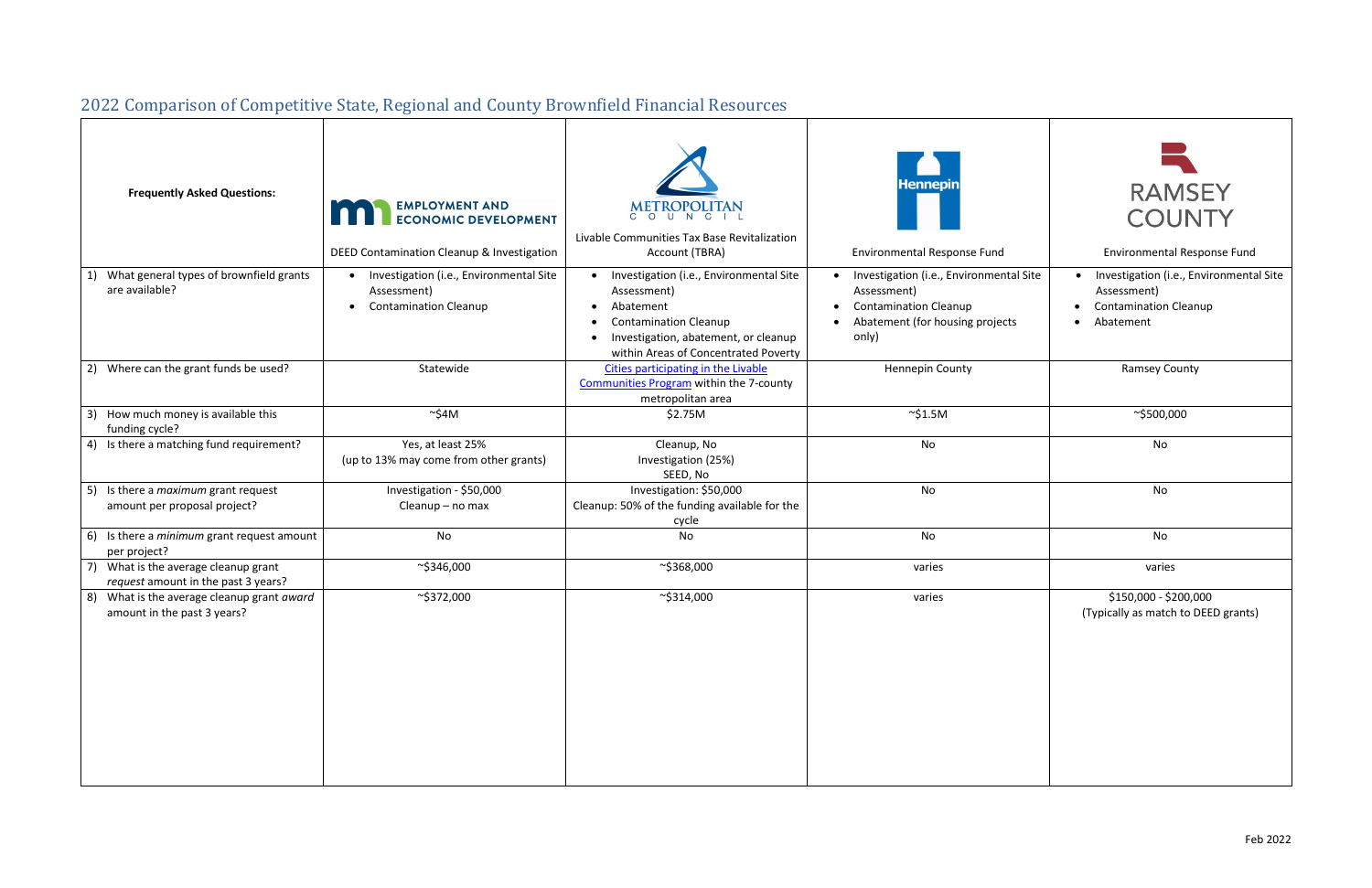| <b>Frequently Asked Questions:</b>                                                                           | <b>EMPLOYMENT AND</b><br><b>ECONOMIC DEVELOPMENT</b><br>DEED Contamination Cleanup & Investigation                                                                                                                                       | METROPOLITAN<br>Livable Communities Tax Base Revitalization<br>Account (TBRA)                                                                                                                                                                                                                                                                                                                    | <b>Hennepin</b><br><b>Environmental Response Fund</b>                                                                                                                                                                                                                                                                                                                        | <b>RAMSEY</b><br><b>COUNTY</b><br><b>Environmental Response Fund</b>                                                                                                                                                   |
|--------------------------------------------------------------------------------------------------------------|------------------------------------------------------------------------------------------------------------------------------------------------------------------------------------------------------------------------------------------|--------------------------------------------------------------------------------------------------------------------------------------------------------------------------------------------------------------------------------------------------------------------------------------------------------------------------------------------------------------------------------------------------|------------------------------------------------------------------------------------------------------------------------------------------------------------------------------------------------------------------------------------------------------------------------------------------------------------------------------------------------------------------------------|------------------------------------------------------------------------------------------------------------------------------------------------------------------------------------------------------------------------|
| Generally, what type of activities can<br>9)<br>your program fund?                                           | Phase I Environmental Site<br>Assessment<br><b>Phase II Environmental Assessment</b><br><b>Response Action Plans</b><br>Soil or ground water cleanups<br>Soil vapor mitigation<br><b>Limited Demolition</b><br>(on a case-by-case basis) | <b>Phase I Environmental Site</b><br>Assessment<br><b>Phase II Environmental Assessment</b><br><b>Response Action Plans</b><br>Soil or ground water cleanups<br>Hazardous building materials<br>assessments (emphasis on asbestos<br>or lead-based paint)<br>Soil vapor mitigation<br>Asbestos abatement<br>Lead-based paint abatement<br><b>Limited Demolition</b><br>(on a case-by-case basis) | <b>Phase I Environmental Site</b><br>Assessment<br><b>Phase II Environmental Assessment</b><br>Hazardous building materials surveys<br>$\bullet$<br><b>Response Action Plans</b><br>Soil or ground water cleanups<br>Soil vapor mitigation<br>Asbestos & lead-based paint<br>abatement (for housing projects only)<br><b>Limited Demolition</b><br>(on a case-by-case basis) | <b>Phase II Environmental Assessment</b><br>Hazardous building materials surveys<br><b>Response Action Plans</b><br>Soil or ground water cleanups<br>Soil vapor mitigation<br>Asbestos & lead-based paint<br>abatement |
| 10) Who is eligible to apply for funding?                                                                    | • Cities,<br>Counties,<br>Local public development authorities<br>(Private entities typically work together<br>with public entities to request funding)                                                                                  | Cities,<br>Counties,<br>Local public development authorities<br>(Private entities typically work together<br>with public entities to request funding)                                                                                                                                                                                                                                            | Cities, quasi-governmental entities<br>Local public development authorities<br>Private or public for-profit companies<br>Not-for-profit organizations                                                                                                                                                                                                                        | Cities<br>$\bullet$<br>Local public development authorities<br>Private or public for-profit companies<br>Not-for-profit organizations                                                                                  |
| 11) What types of brownfield redevelopment<br>projects have been awarded a grant<br>within the past 2 years? | • Industrial<br>Commercial<br>Mixed use<br><b>Multi-family Housing</b>                                                                                                                                                                   | Multifamily Housing (affordable &<br>market-rate; rental; senior;<br>supportive; transitional)<br>Commercial<br>Industrial<br>Mixed-use<br>$\bullet$                                                                                                                                                                                                                                             | • Multifamily Housing (affordable &<br>market-rate; rental & ownership;<br>senior; student; supportive)<br>Commercial<br>Industrial<br>Mixed-use<br>Green space                                                                                                                                                                                                              | Multifamily Housing (affordable &<br>market-rate)<br>Commercial<br>Industrial<br>Mixed-use<br>Green space                                                                                                              |
| 12) Does the applicant need to own the<br>property?                                                          | No                                                                                                                                                                                                                                       | No                                                                                                                                                                                                                                                                                                                                                                                               | No                                                                                                                                                                                                                                                                                                                                                                           | No (but must have site control)                                                                                                                                                                                        |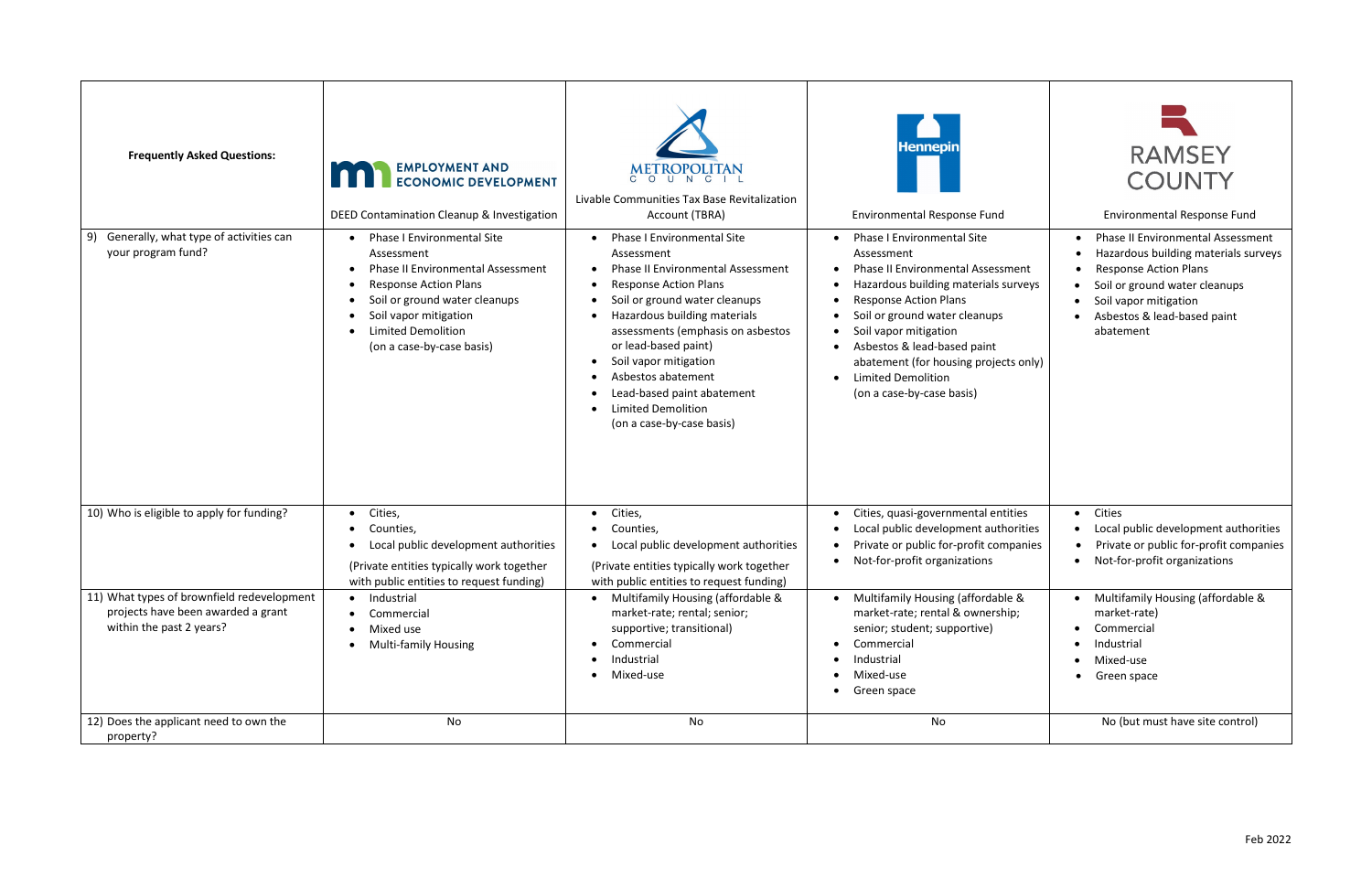| <b>Frequently Asked Questions:</b>                                                                                                                               | <b>EMPLOYMENT AND<br/>ECONOMIC DEVELOPMENT</b><br>DEED Contamination Cleanup & Investigation                                   | METROPOLITAN<br>Livable Communities Tax Base Revitalization<br>Account (TBRA)                                                                                                                                                                                     | <b>Hennepin</b><br><b>Environmental Response Fund</b>                                                                | <b>RAMSEY</b><br><b>COUNTY</b><br><b>Environmental Response Fund</b>                                                                                                                                                                                                                          |
|------------------------------------------------------------------------------------------------------------------------------------------------------------------|--------------------------------------------------------------------------------------------------------------------------------|-------------------------------------------------------------------------------------------------------------------------------------------------------------------------------------------------------------------------------------------------------------------|----------------------------------------------------------------------------------------------------------------------|-----------------------------------------------------------------------------------------------------------------------------------------------------------------------------------------------------------------------------------------------------------------------------------------------|
| 13) Is there a pre-application requirement by<br>granting agencies?<br>(Cities may have their own pre-<br>application process e.g., Minneapolis,<br>Saint Paul.) | No                                                                                                                             | No                                                                                                                                                                                                                                                                | No                                                                                                                   | No                                                                                                                                                                                                                                                                                            |
| 14) Are there prerequisites? Other than the<br>application form, what documents are<br>required to apply?                                                        | <b>Response Action Plan</b><br>Response Action Plan Approval by MPCA<br>Development plan<br>City resolution of support         | <b>Response Action Plan</b><br>Response Action Plan Approval by MPCA<br>Hazardous Materials Assessment<br>Development plan<br>City resolution of support                                                                                                          | Response Action Plan<br>Response Action Plan Approval by MPCA<br>Development plan<br>City resolution of support      | Phase I ESA (for Phase II apps) completed<br>within previous 24 months.<br><b>Response Action Plan</b><br>Response Action Plan Approval by MPCA<br>Development plan<br>City resolution of support                                                                                             |
| 15) Can I apply to more than one grant<br>program at the same time?                                                                                              | Yes                                                                                                                            | Yes                                                                                                                                                                                                                                                               | Yes                                                                                                                  | Yes<br>(Recommended. County ERF grants are<br>intended to be funding of last resort; no<br>other funding available)                                                                                                                                                                           |
| 16) What are the funding priorities?                                                                                                                             | Increases in property taxes<br>Increases in permanent jobs<br>Significant contamination cleanup<br>Ready to begin construction | Increases in property tax base (net<br>tax capacity)<br>Increases and retention of<br>permanent jobs<br>Adding affordable housing<br>Significant contamination cleanup                                                                                            | Significant contamination cleanup<br>Ready to begin cleanup                                                          | Increases in property taxes<br>Increases in jobs<br>Increase in affordable housing units<br>Significant contamination cleanup<br>Ready to begin construction<br>Located in an environmental justice<br>area as defined by MPCA<br>• 50/50 City of St. Paul/Suburban<br>Ramsey split in awards |
| 17) What are some other important<br>outcomes that will improve the chances<br>of my project proposal being awarded a<br>grant?                                  | Financial need<br><b>Blight reduction</b>                                                                                      | <b>Community Engagement</b><br>Equitable Development<br>Ready to begin construction<br>Increase in density and intensity<br>Proximity to transit service<br>Proximity to regional parks and trails<br>Use of best practices for on-site<br>storm water management | Creation or retention of affordable<br>housing<br>Sustainable project attributes<br>Job creation & tax base increase | Can complete cleanup within 18<br>months of application<br>Project will be a catalyst to further<br>redevelopment                                                                                                                                                                             |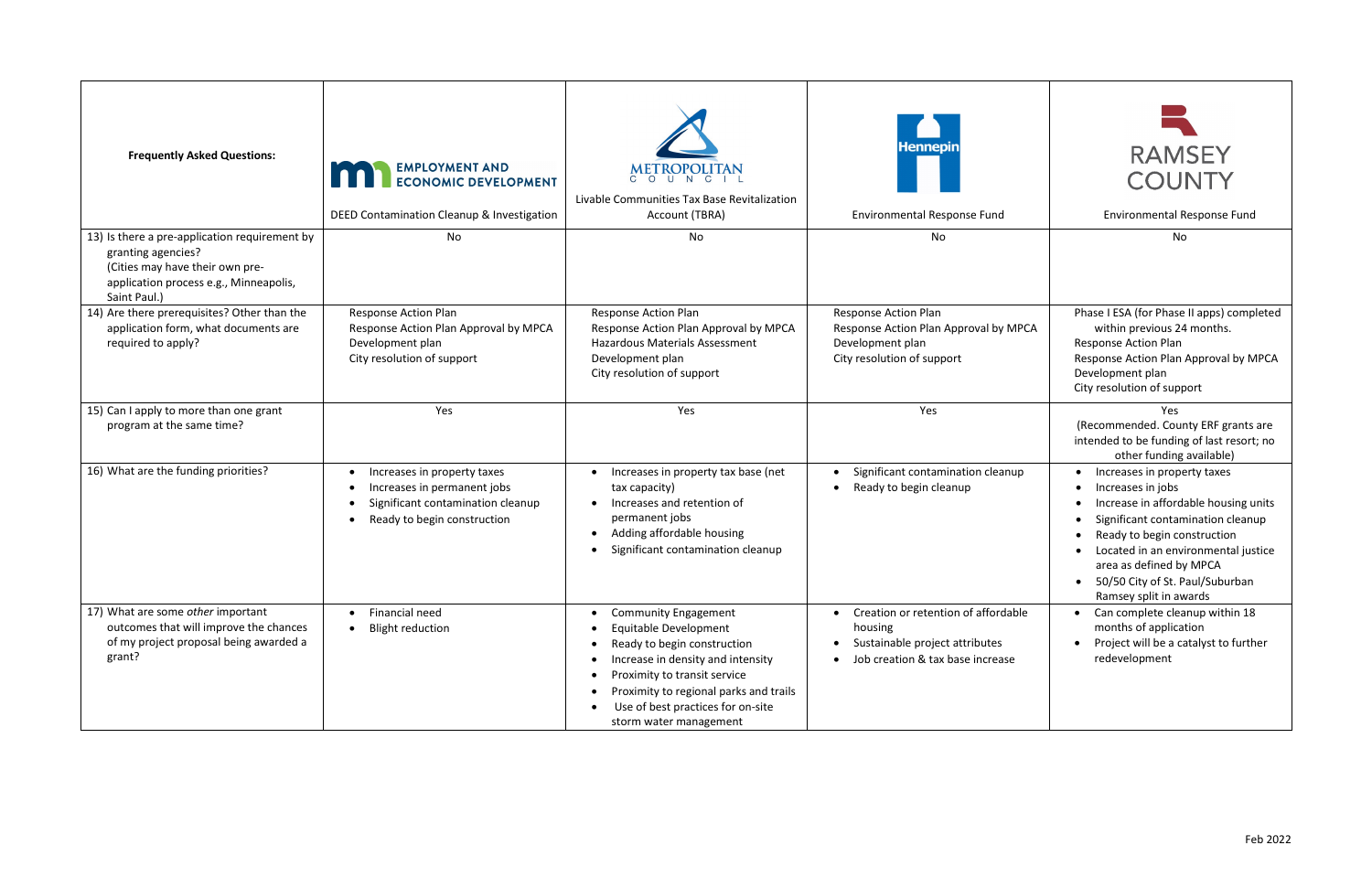| <b>Frequently Asked Questions:</b>                                                                                                                           | <b>EMPLOYMENT AND</b><br><b>ECONOMIC DEVELOPMENT</b><br>DEED Contamination Cleanup & Investigation                                                                                                         | METROPOLITAN<br>Livable Communities Tax Base Revitalization<br>Account (TBRA)                                                                                                                                                            | <b>Hennepin</b><br><b>Environmental Response Fund</b>                                                                                               | <b>RAMSEY</b><br><b>COUNTY</b><br><b>Environmental Response Fund</b>                                                                                            |
|--------------------------------------------------------------------------------------------------------------------------------------------------------------|------------------------------------------------------------------------------------------------------------------------------------------------------------------------------------------------------------|------------------------------------------------------------------------------------------------------------------------------------------------------------------------------------------------------------------------------------------|-----------------------------------------------------------------------------------------------------------------------------------------------------|-----------------------------------------------------------------------------------------------------------------------------------------------------------------|
| 18) Where do I find information about the<br>evaluation process?                                                                                             | https://mn.gov/deed/government/financial<br>-assistance/cleanup/contamination.jsp                                                                                                                          | http://www.metrocouncil.org/Communit<br>ies/Services/Livable-Communities-<br>Grants/Tax-Base-Revitalization-Account-<br>(TBRA).aspx?source=child<br>[Select a grant type (e.g., cleanup) and<br>the drop-down for 'Application Scoring'] | https://www.hennepin.us/business/prop<br>erty/brownfields                                                                                           | https://www.ramseycounty.us/sites/default/f<br>iles/Licenses%2C%20Permits%20and%20Rec<br>ords/Business/Envieronmental%20Response<br>%20Fund%20guidelines.pdf    |
| 19) What percentage of grant requests<br>typically receive a grant award?                                                                                    | 80%                                                                                                                                                                                                        | 71%                                                                                                                                                                                                                                      | 60%                                                                                                                                                 | 93%                                                                                                                                                             |
| 20) Where do I find the application forms?                                                                                                                   | http://mn.gov/deed/government/financial-<br>assistance/cleanup/contamination.jsp<br>(Select 'Forms' tab to download a form)                                                                                | Online forms are listed by funding<br>opportunity. To get started, go to our<br>WebGrants homepage at<br>https://metrocouncilgrants.org                                                                                                  | An application will be available in August<br>through the Supplier Portal<br>https://www.hennepin.us/business/work-<br>with-henn-co/supplier-portal | https://www.ramseycounty.us/businesse<br>s/property-development/property-<br>development-<br>programs/environmental-response-<br>fund                           |
| 21) How many copies do I need to submit?                                                                                                                     | 2 printed copies & 1 electronic copy                                                                                                                                                                       | submit one online form per project                                                                                                                                                                                                       | submit one online form per project                                                                                                                  | One with original signatures, electronic<br>OK.                                                                                                                 |
| 22) When are applications due?<br>(Minneapolis pre-application due Mar 8)                                                                                    | May 2<br>(Loan applications are accepted anytime)                                                                                                                                                          | May 2                                                                                                                                                                                                                                    | May 2<br>(Loan applications are accepted anytime)                                                                                                   | May 2                                                                                                                                                           |
| 23) Is there an application fee by granting<br>organizations required to apply? (Cities<br>may require an application fee e.g.,<br>Minneapolis, Saint Paul.) | No                                                                                                                                                                                                         | No                                                                                                                                                                                                                                       | No                                                                                                                                                  | No                                                                                                                                                              |
| 24) When will the next cycle of grants be<br>awarded?                                                                                                        | June 2022                                                                                                                                                                                                  | June/July 2022                                                                                                                                                                                                                           | <b>July 2022</b>                                                                                                                                    | <b>July 2022</b>                                                                                                                                                |
| 25) When is the earliest we can start the<br>cleanup to be paid with grant funds?<br>(Prior to contract execution, costs<br>incurred are at your own risk.)  | Depends on when RAP is approved                                                                                                                                                                            | After a grant is awarded                                                                                                                                                                                                                 | Potentially the day after county board<br>approval provided certain requirements are<br>met                                                         | After the date of application                                                                                                                                   |
| 26) Can I get reimbursed with grant funds for<br>costs already incurred?                                                                                     | Yes for cleanup costs, if RAP was approved<br>within 6 months of the application date.<br>However, investigation costs previously<br>incurred are considered match-only costs and<br>cannot be reimbursed. | Investigation costs incurred within 180 days<br>of application date only.<br>No cleanup costs.                                                                                                                                           | No                                                                                                                                                  | No                                                                                                                                                              |
| 27) Where do I find examples of successful<br>grant awards?                                                                                                  | See a list of funded projects at<br>http://mn.gov/deed/assets/contam-cleanup-<br>funded-projects tcm1045-132528.xlsx                                                                                       | https://metrocouncil.org/Communities/Servi<br>ces/Livable-Communities-Grants/LCA-<br>Project-Profiles.aspx#TBRA                                                                                                                          | Contact Hennepin County Environment and<br>Energy Staff or visit our website                                                                        | https://www.ramseycounty.us/sites/defa<br>ult/files/Licenses%2C%20Permits%20<br>and%20Records/Business/Environme<br>nt%20Response%20Fund%20fact%20<br>sheet.pdf |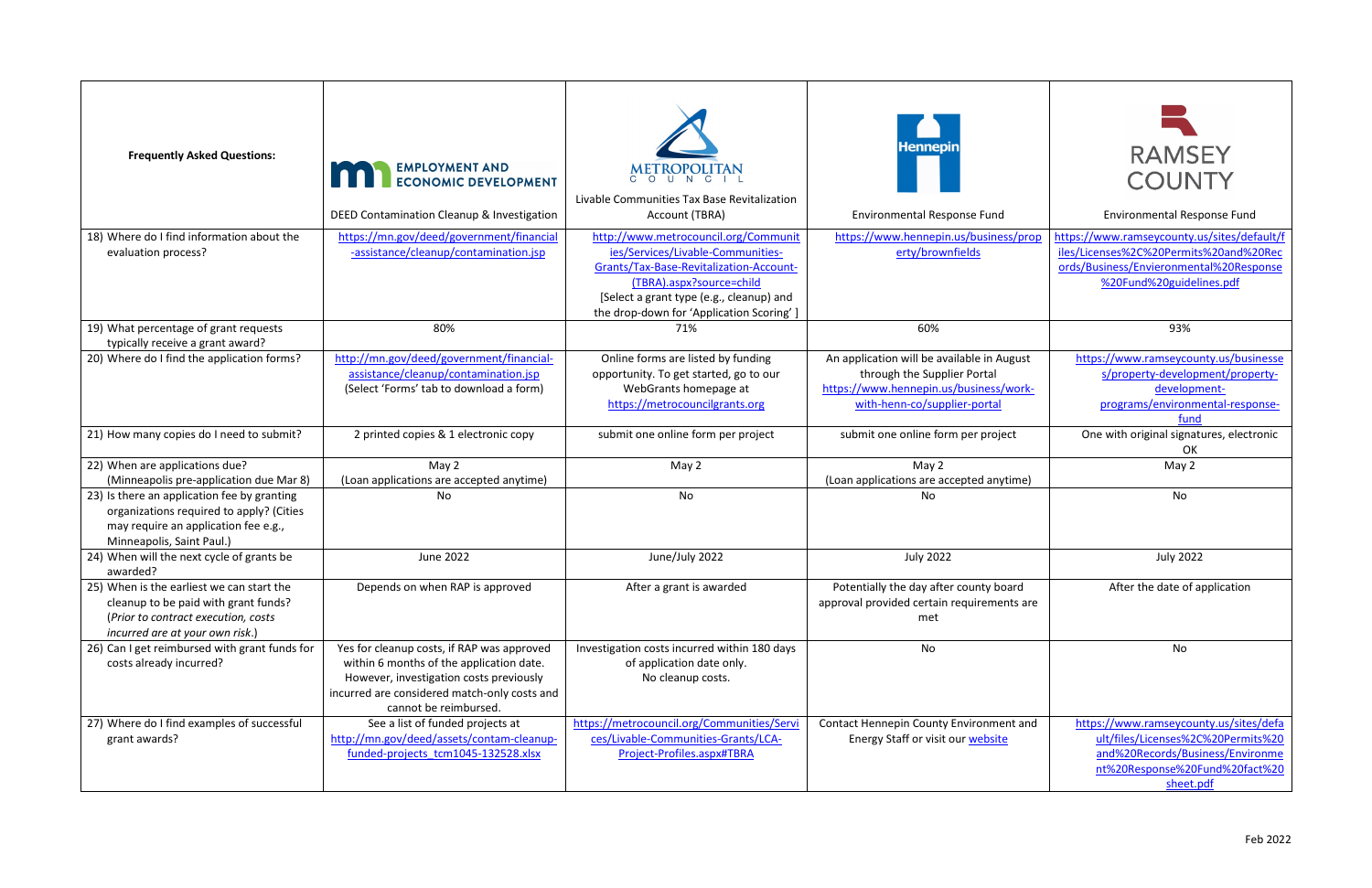| <b>Frequently Asked Questions:</b>                                            | <b>EMPLOYMENT AND</b><br><b>ECONOMIC DEVELOPMENT</b><br>DEED Contamination Cleanup & Investigation                                     | METROPOLITAN<br>Livable Communities Tax Base Revitalization<br>Account (TBRA)                                                                           | <b>Hennepin</b><br><b>Environmental Response Fund</b>                                                                                                                                                                                                                                                                | <b>RAMSEY</b><br><b>COUNTY</b><br><b>Environmental Response Fund</b>                                                                  |
|-------------------------------------------------------------------------------|----------------------------------------------------------------------------------------------------------------------------------------|---------------------------------------------------------------------------------------------------------------------------------------------------------|----------------------------------------------------------------------------------------------------------------------------------------------------------------------------------------------------------------------------------------------------------------------------------------------------------------------|---------------------------------------------------------------------------------------------------------------------------------------|
| 28) I can't submit a proposal in this funding<br>cycle. When is the next one? | Nov 2022                                                                                                                               | Nov 2022                                                                                                                                                | Nov 2022                                                                                                                                                                                                                                                                                                             | Nov 2022                                                                                                                              |
| 29) For more information see                                                  | http://mn.gov/deed/government/financial-<br>assistance/cleanup/contamination.jsp                                                       | http://www.metrocouncil.org/Communities,<br>Services/Livable-Communities-Grants/Tax-<br><b>Base-Revitalization-Account-</b><br>(TBRA).aspx?source=child | https://www.hennepin.us/business/property<br>/brownfields                                                                                                                                                                                                                                                            | https://www.ramseycounty.us/businesse<br>s/property-development/property-<br>development-<br>programs/environmental-response-<br>fund |
| 30) Questions? Contact                                                        | Kristin Lukes<br>Director, Brownfields and<br><b>Redevelopment Unit</b><br>651-259-7451 or 1-800-657-3858<br>Kristin.Lukes@state.mn.us | Marcus Martin, Livable Communities<br><b>Grant Program Coordinator</b><br>651-602-1054<br>marcus.martin@metc.state.mn.us                                | Bria Boos<br>Environmentalist<br>612-348-5948<br>Brianna.Boos@hennepin.us<br><b>Michael Torres</b><br>Senior Environmental Scientist<br>612-695-1841<br>Michael.Torres@hennepin.us<br>Lance Robinette<br>Senior Environmental Scientist<br>612-543-4855<br>Lance.Robinette@hennepin.us<br>OR brownfields@hennepin.us | Martha Faust, Redevelopment Manager<br>martha.faust@ramseycounty.us<br>651-358-4341                                                   |